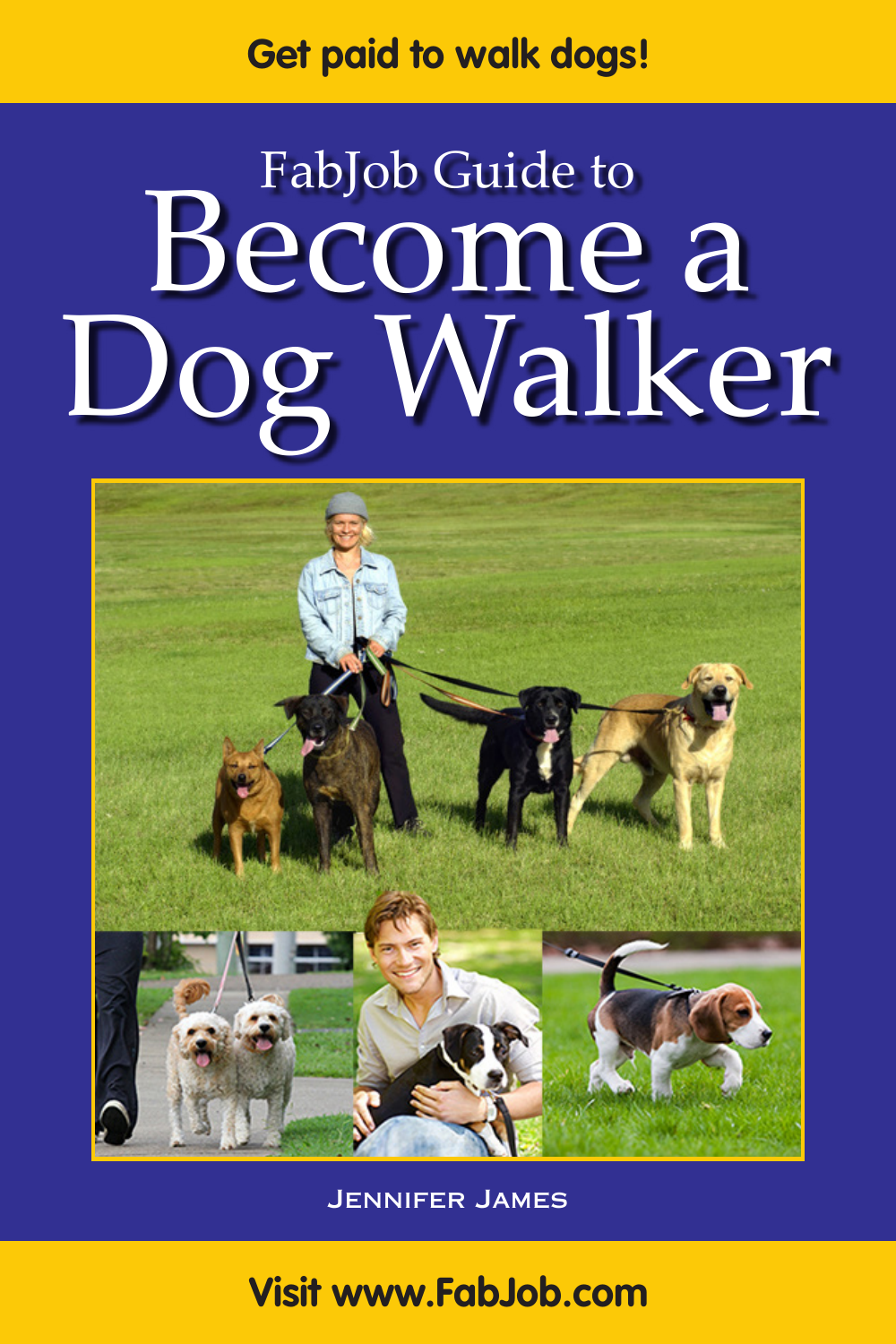### **Contents**

| 1. |       |  |  |  |
|----|-------|--|--|--|
|    |       |  |  |  |
|    | 1.1.1 |  |  |  |
|    | 1.1.2 |  |  |  |
|    | 1.1.3 |  |  |  |
|    |       |  |  |  |
| 2. |       |  |  |  |
|    |       |  |  |  |
|    | 2.1.1 |  |  |  |
|    |       |  |  |  |
|    |       |  |  |  |
|    |       |  |  |  |
|    | 2.2.1 |  |  |  |
|    | 2.2.2 |  |  |  |
|    | 2.2.3 |  |  |  |
|    |       |  |  |  |
|    | 2.3.1 |  |  |  |
|    | 2.3.2 |  |  |  |
|    | 2.3.3 |  |  |  |
|    | 2.3.4 |  |  |  |
| 3. |       |  |  |  |
|    |       |  |  |  |
|    | 3.1.1 |  |  |  |
|    | 3.1.2 |  |  |  |
|    | 3.1.3 |  |  |  |
|    |       |  |  |  |

fabjob.com

 $\bullet$ 

Copyright © 2020 FabJob Inc.

 $\bullet$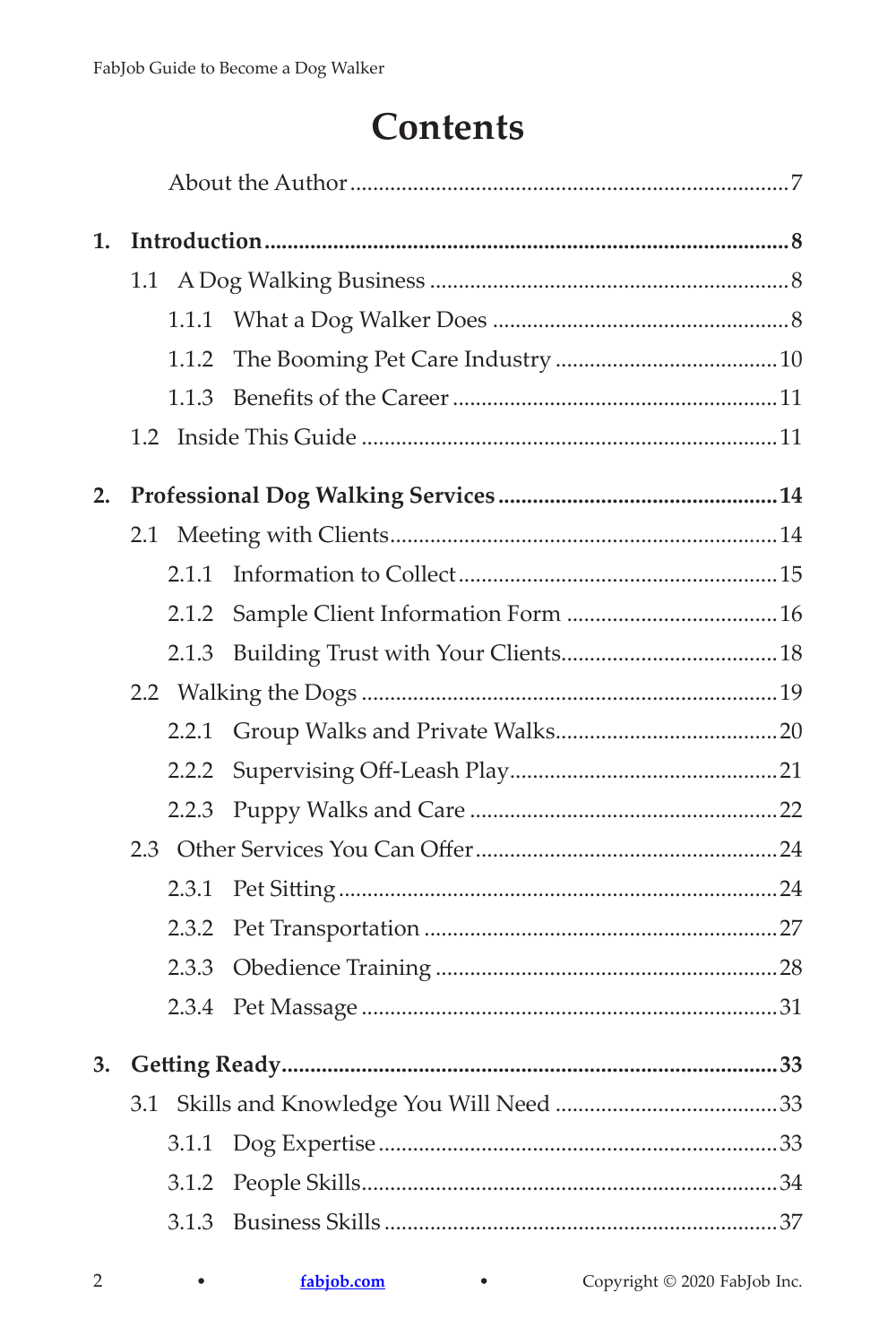|    | 3.2.1 |                                                   |  |  |
|----|-------|---------------------------------------------------|--|--|
|    |       |                                                   |  |  |
|    |       |                                                   |  |  |
|    | 3.3.1 | Walk Dogs for Your Family and Friends 43          |  |  |
|    |       |                                                   |  |  |
|    | 3.3.3 | Work in a Pet Shop or Veterinarian's Practice  44 |  |  |
|    |       |                                                   |  |  |
| 4. |       |                                                   |  |  |
|    |       |                                                   |  |  |
|    |       |                                                   |  |  |
|    |       |                                                   |  |  |
|    |       |                                                   |  |  |
|    |       |                                                   |  |  |
|    |       |                                                   |  |  |
|    | 4.3.1 |                                                   |  |  |
|    | 4.3.2 |                                                   |  |  |
|    | 4.3.3 |                                                   |  |  |
|    | 4.3.4 |                                                   |  |  |
|    |       |                                                   |  |  |
| 5. |       |                                                   |  |  |
|    |       |                                                   |  |  |
|    |       |                                                   |  |  |
|    |       |                                                   |  |  |
|    |       |                                                   |  |  |
|    | 5.2.1 |                                                   |  |  |
|    | 5.2.2 |                                                   |  |  |
|    | 5.2.3 |                                                   |  |  |
|    |       |                                                   |  |  |

 $\bullet$  .

 $\bullet$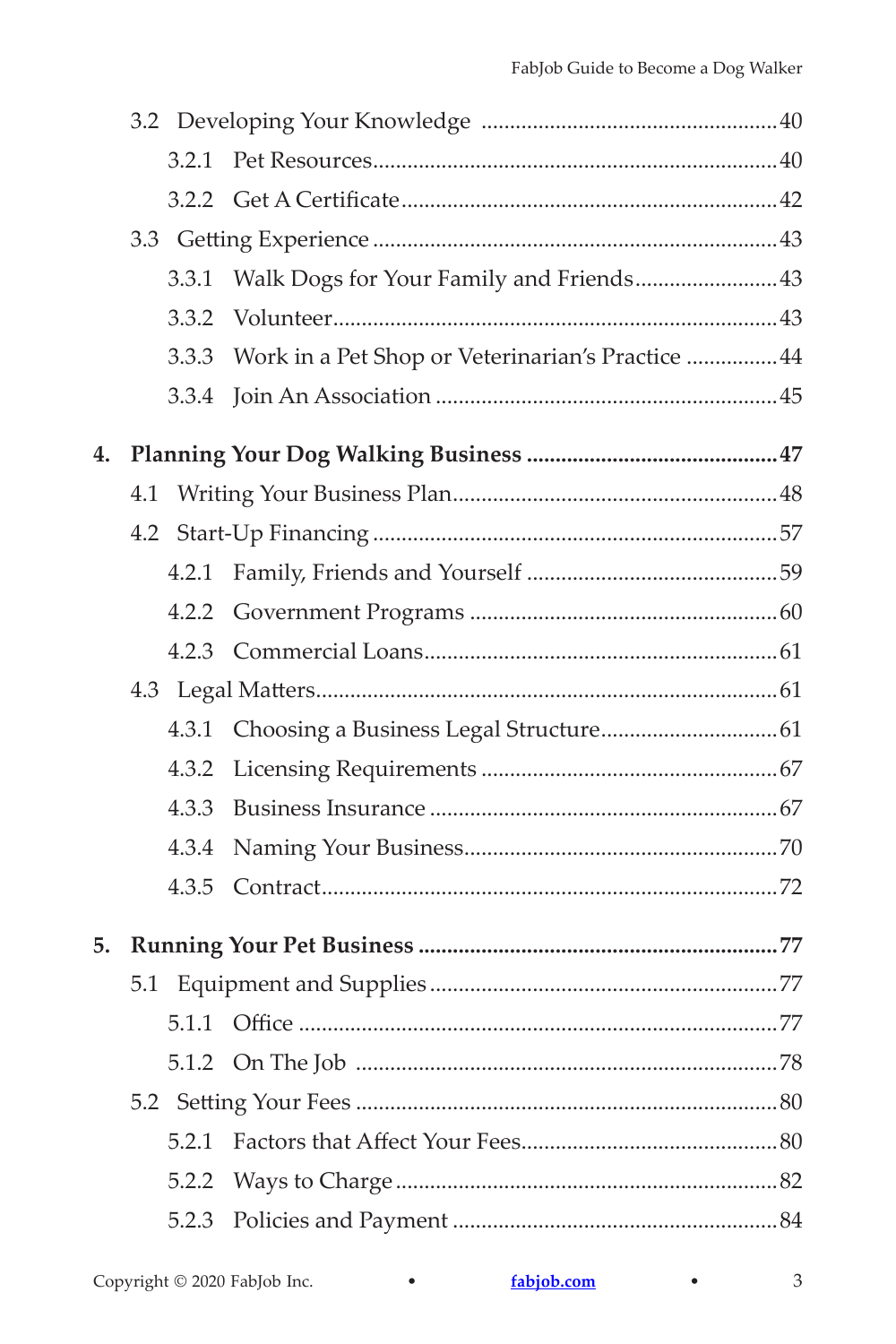|    | 5.2.4 |                                        |  |  |  |
|----|-------|----------------------------------------|--|--|--|
|    | 5.2.5 |                                        |  |  |  |
|    |       |                                        |  |  |  |
|    | 5.3.1 |                                        |  |  |  |
|    | 5.3.2 |                                        |  |  |  |
|    | 5.3.3 |                                        |  |  |  |
| 6. |       |                                        |  |  |  |
|    | 6.1   |                                        |  |  |  |
|    | 6.2   |                                        |  |  |  |
|    | 6.2.1 |                                        |  |  |  |
|    | 6.2.2 |                                        |  |  |  |
|    | 6.2.3 |                                        |  |  |  |
|    |       |                                        |  |  |  |
|    | 6.3.1 |                                        |  |  |  |
|    | 6.3.2 |                                        |  |  |  |
|    | 6.3.3 |                                        |  |  |  |
|    | 6.3.4 |                                        |  |  |  |
|    |       |                                        |  |  |  |
|    | 6.4.1 |                                        |  |  |  |
|    | 6.4.2 |                                        |  |  |  |
|    |       |                                        |  |  |  |
|    | 6.5.1 |                                        |  |  |  |
|    | 6.5.2 |                                        |  |  |  |
|    | 6.5.3 | Researching and Choosing a Dog Walking |  |  |  |
| 7. |       |                                        |  |  |  |
|    |       |                                        |  |  |  |

 $\bullet$ 

 $\bullet$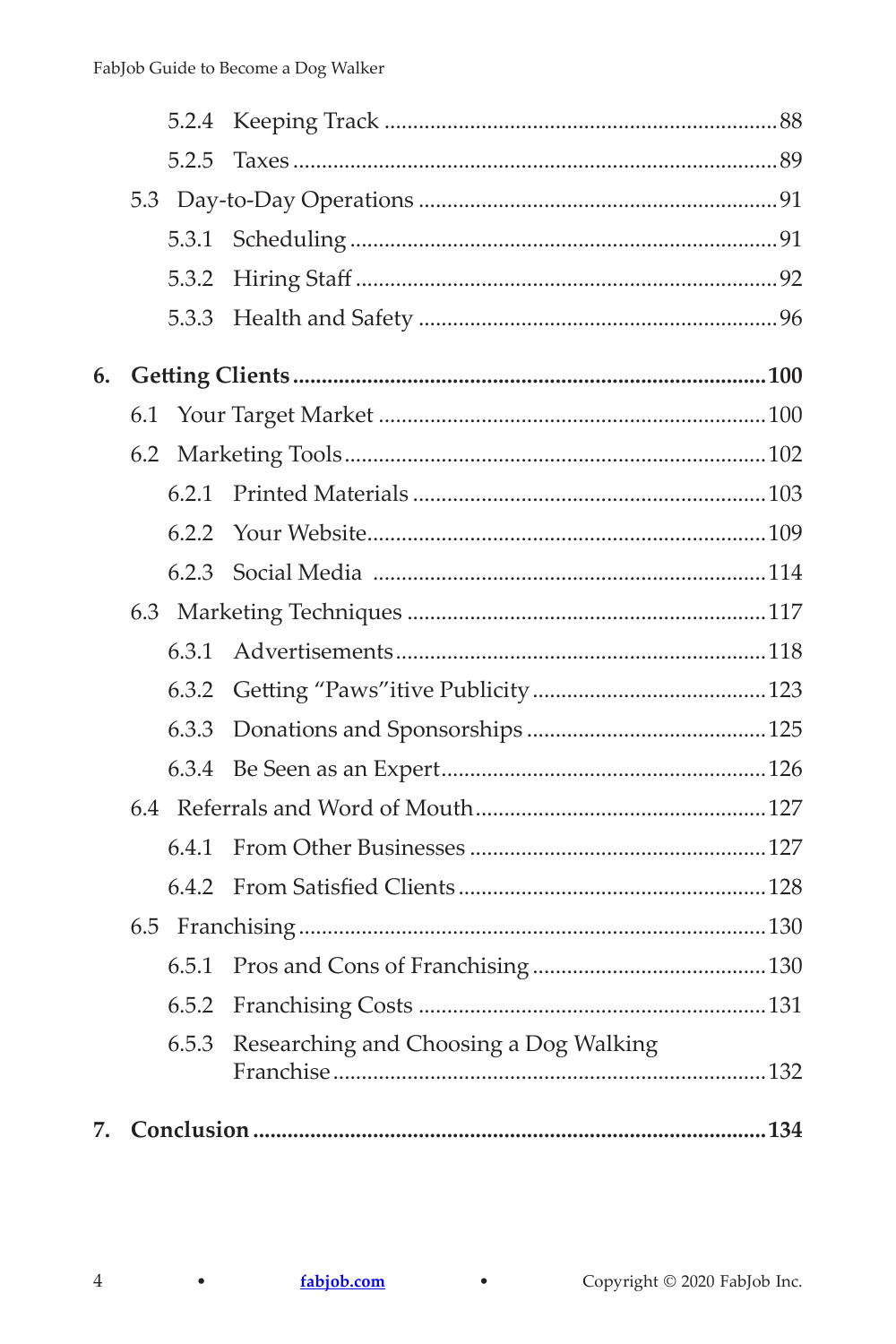<span id="page-4-0"></span>

# **1. Introduction**

### **1.1 A Dog Walking Business**

It all starts with a special someone who comes into your life  $-$  a fourlegged bundle of fur and kisses… a noble purebred or an adorable mixed breed… a loyal and devoted companion. Suddenly you find yourself head-over-heels in love, and the feeling is mutual. Then one day as you are out enjoying a romp in the sunshine and fresh air with your dog, you think to yourself, "If only I could spend every day doing this, life would be perfect."

If this sounds familiar, here's some great news: many people make a career out of professional dog walking, and this dream career is completely within your reach. If you love dogs and being outside with them, read on to discover a career that lets you do these things every day, and get paid.

#### **1.1.1 What a Dog Walker Does**

Professional dog walkers take other people's dogs out for a walk, either one dog at a time or a few together. Dogs are picked up en route, and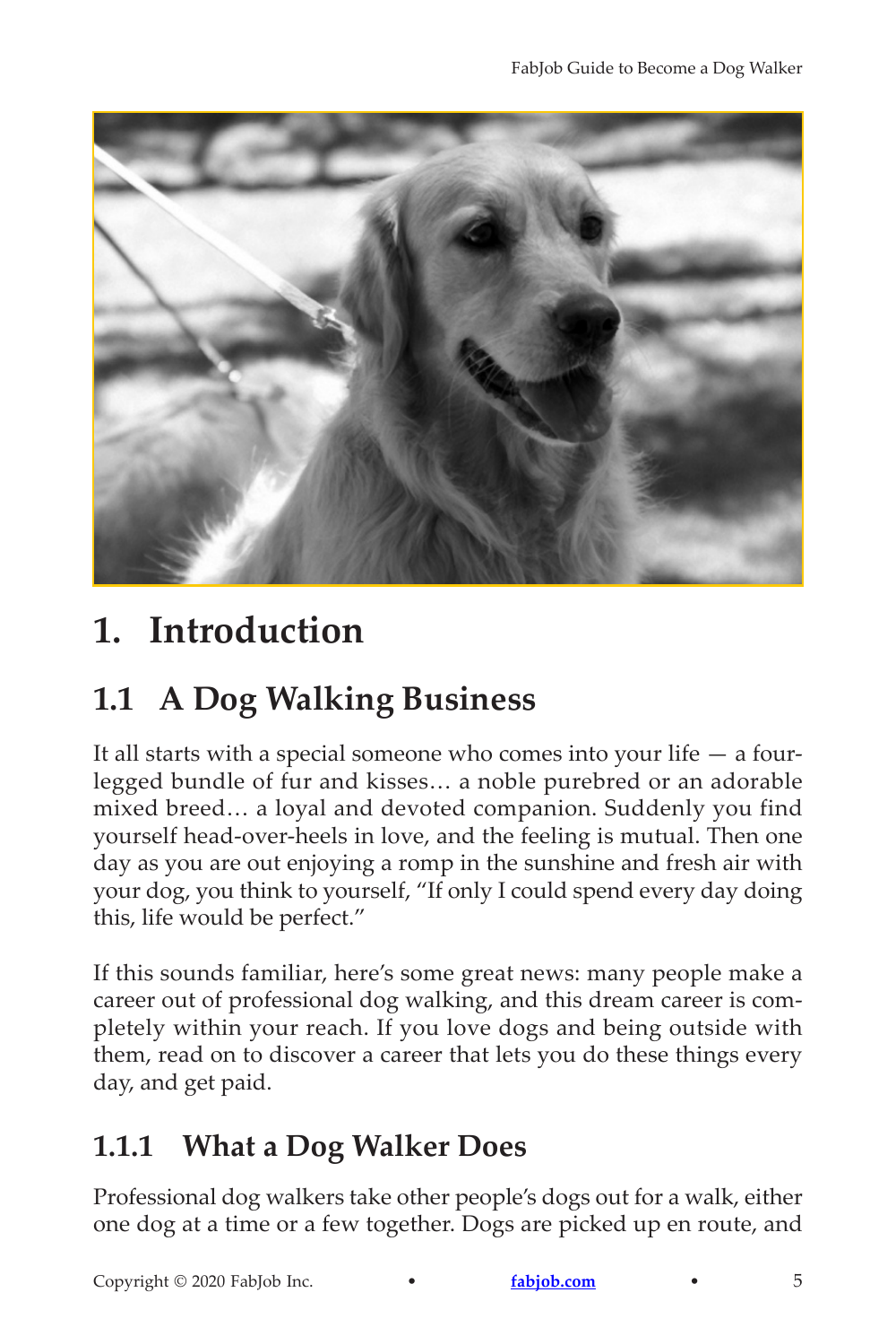often brought to an off-leash area for some playtime with other dogs before they are dropped back off at home.

Walking (or sometimes just visiting) people's dogs is an important and needed service. Some dogs are okay all day long by themselves, but puppies, young dogs, dogs with small bladders, and breeds with lots of energy benefit greatly from a mid-day walk and/or bathroom break.

People busy at work rarely have time to go home at lunch and let the  $\log$  out  $-$  in fact, if they live in the suburbs of a big city, their commute may be as long as two hours each way. And people with reduced mobility (such as seniors, or those recovering from surgery) or new demands (e.g., new moms) simply may not be able to get out for the exercise their dog needs.

Getting out for a mid-day walk with a dog walker means that when the owner gets home after a long day of work, they are less likely to find the sofa destroyed, be bounded upon by a restless dog, or need to clean up accidents. Additionally, if the dog has had a mid-day outing, then walking the dog doesn't have to be the first thing they do when they get home. Instead they can make dinner, relax, and save a romp with Rex for later in the evening.

A dog-walking business can be started with very few supplies and equipment, and doesn't require buying a building, paying rent, or modifying your home. It does require a genuine love of dogs and in some cases a reliable vehicle. In general, you might enjoy starting a dog-walking business if you:

- Are an organized person
- Are physically fit and like to get outside
- Have a reasonably flexible schedule
- Don't mind working some weekends or holidays

A dog walking business can be anything you want it to be. Beyond the type of dog walking service you offer (private, group, etc.), you can further specialize by choosing only a particular size of dog to walk (large, small, toy), or even a specific breed of dog if the market exists in your area.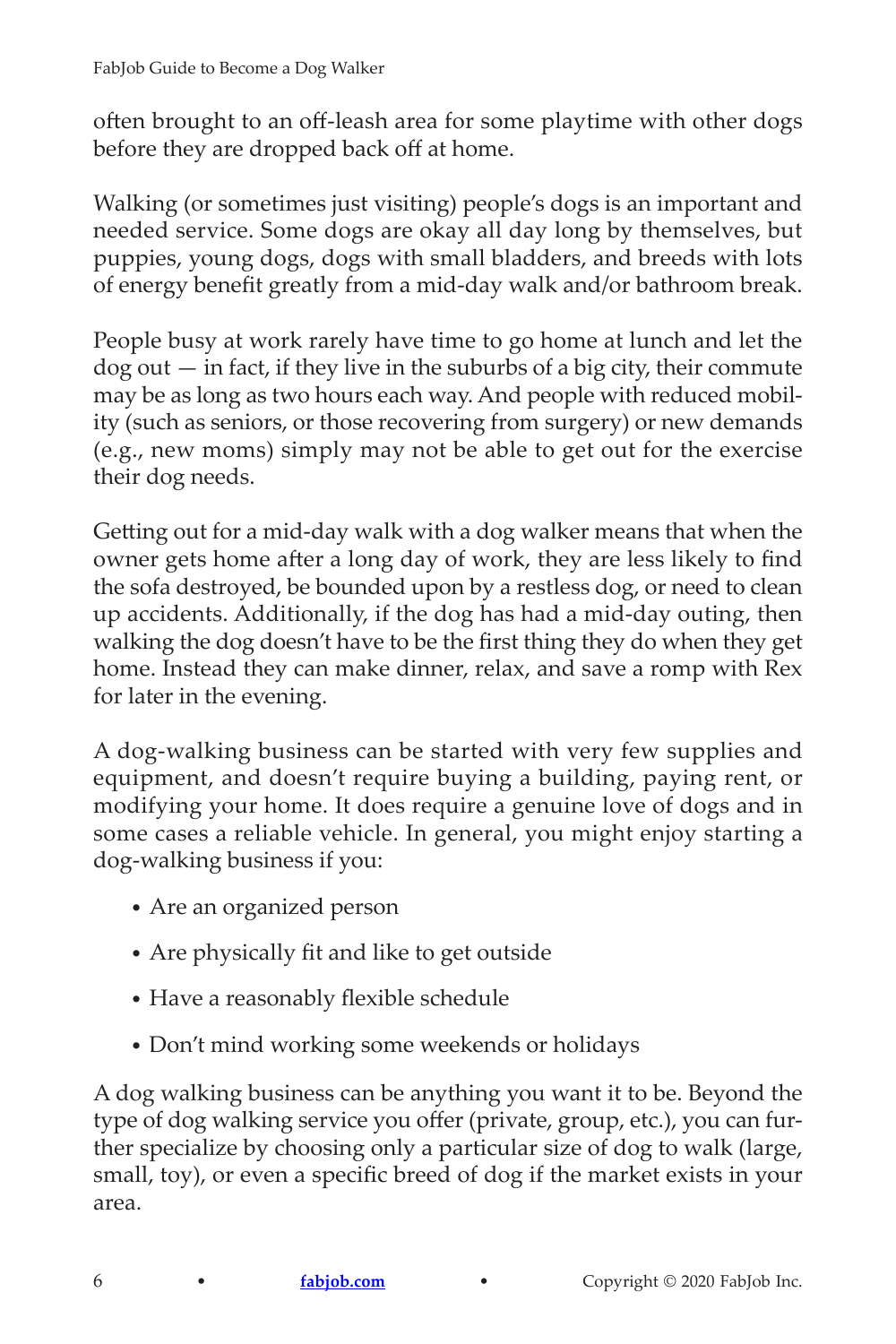<span id="page-6-0"></span>In addition to the enjoyment of working with beautiful and lovable dogs, dog walking draws people because it requires little or no training, lets you get exercise and get outside, offers a flexible work schedule, and can even be done part time.

#### **1.1.2 The Booming Pet Care Industry**

Lots of North Americans now share their lives with dogs, and where there are dogs, there is a need for dog walking services. According to the 2015-2016 American Pet Products (APPA) National Pet Owners Survey, 77.8 million dogs belong to 54.4 million households; this is a significant increase from the 2007-2008 survey, which estimated 74.8 million dogs belonging to 44.8 million households. The survey also shows that pet ownership on a whole is on the rise.

In the Bureau of Labor Statistics publication *2013-2014 Occupational Outlook Handbook*, we find that 'Employment of animal care and service workers is projected to grow 15 percent from 2012 to 2022, faster than the average for all occupations. Employment growth coupled with high job turnover should result in very good job opportunities for candidates for most positions.' The BLS research indicates that: "As many pet owners increasingly consider their pet as part of the family, their demand for luxury animal services and willingness to spend greater amounts of money on their pet will continue to grow."

In addition to more people owning pets, it turns out we're also spending more on them annually too. According to the National Pet Owners Survey (published by the American Pet Products Association, U.S. households spent a whopping \$60.59 billion on pets in 2015, up 25% from \$48.35 billion in 2010, up 48% from \$40.8 billion in 2007 (and up over 300% from \$13 billion in 1998). Pet services (including such as grooming and boarding, but exclusive of vet care) at \$4.84 billion were about 8% of this total.

Starting a dog walking business may offer the owner unlimited income potential. You can add to your client base until your daily schedule is full, and then begin to add employees to increase your earning potential. And most importantly, you can start a dog walking business right now. Like other service businesses, your start-up costs are minimal: as little as a few hundred dollars can get you set up with everything you need.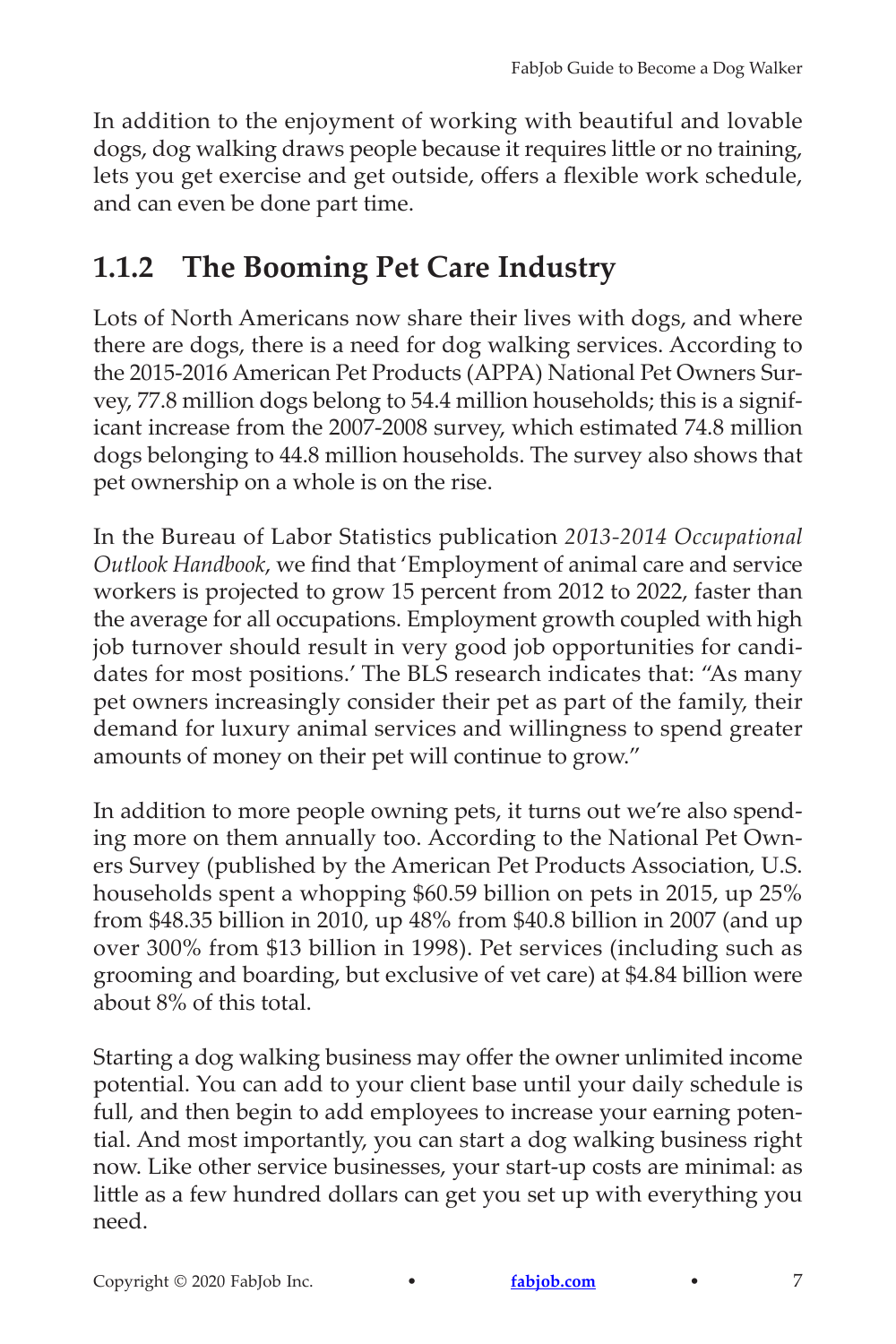<span id="page-7-0"></span>Dog-walking businesses are usually best suited to cities or well-populated areas. If you don't think you will have enough clients in your area to support a dog walking business on its own, consider adding on some other pet services described in this guide such as pet sitting, pet massage, pet transportation, etc. to ensure you have all the business you want or need.

#### **1.1.3 Benefits of the Career**

Being a professional dog walker is truly a dream job that most days won't even feel like work. This flexible career can be custom-made to fit your lifestyle or other commitments. Perhaps you are looking for a career that will let you keep your children home with you, or be able to meet them after school. Maybe you are just looking for a bit of extra income. Or maybe you've decided that you should be able to do work that makes you happy.

Whatever your reason, a career as a dog walker can be all these things and more. Dog walking businesses allow you to work from home, scheduling your work around family life or other commitments. Sometimes you'll have busy times that require long days, but a career as a dog walker definitely offers more flexibility than most.

More than once in this career you'll hear clients tell you that they appreciate your work, and that they don't know what their dogs would do without you. You will be trusted and appreciated by the dogs you walk daily or weekly, and you will see firsthand the difference you make in their health, happiness, and well being.

"It's satisfying to know you are creating a valuable service that people and their pets really appreciate. And just being with the animals is very rewarding!" says Zeth Weissman, co-owner of dog walking and pet sitting business PhilaPets.

### **1.2 Inside This Guide**

The *FabJob Guide to Become a Dog Walker* is designed to help you launch your new business by providing industry information, how-to guidelines, helpful hints on finding clients, and general advice on starting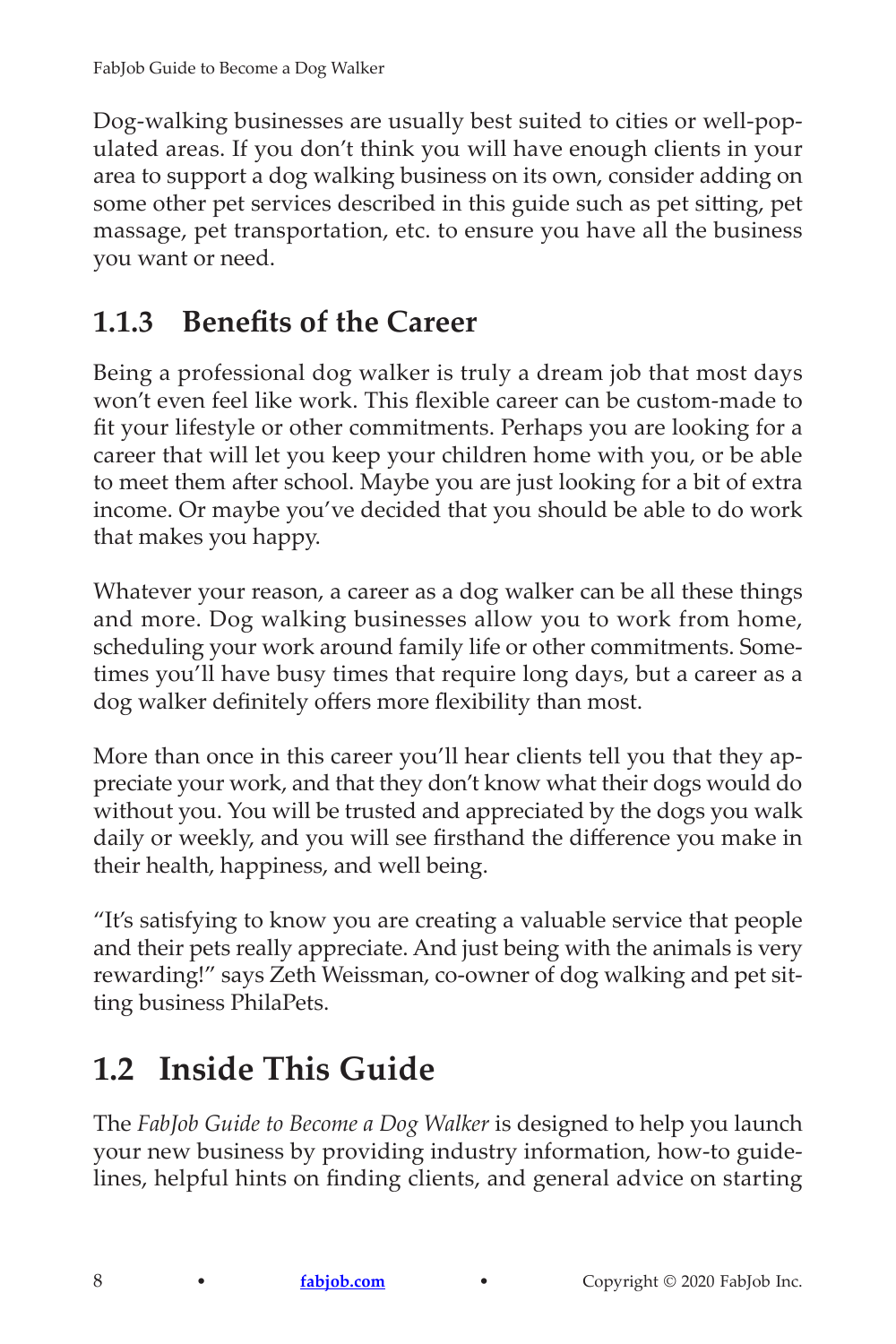up. It will teach you how to take your interest in dogs and your talent for earning their affection, and turn them into a profitable business.

Throughout the guide you will find handy samples of registration forms, budget planners, marketing materials and checklists you can adapt and use for your dog walking business. You'll also find encouragement and ideas from a couple of dog walking business owners who have kindly shared their advice and experience with you. They include:

- Zeth and Deirdre Weissman, who grew their dog walking business, PhilaPets, into one of Philadelphia's largest pet businesses in less than four years.
- Paul Mann, founder of Fetch! Pet Care, the largest dog walking/ pet sitting franchise in the United States.

Chapter 2 provides you with the basic information necessary to provide dog walking services, including tips on meeting with potential clients, walking more than one dog, puppy care, off-leash play, and related services you may want to offer your clients.

Chapter 3 tells you about how to sharpen your skills and prepare yourself for opening a dog walking business, while Chapter 4 helps you make a plan for your business, including topics such as insurance, budgeting, financing, licensing, and registering your business name.

Chapter 5 gives advice on launching your dog walking business, with information on setting up your office, needed equipment and supplies, scheduling, setting fees, collecting payments, and hiring your first employees.

Chapter 6 provides an overview of marketing your dog walking business; the topics covered include choosing a target market, developing marketing tools such as brochures and a website, and engaging in costeffective marketing techniques such as advertising, free publicity, and getting referrals through networking. You'll also find a valuable section with tips on franchising.

The information, resources and advice on these pages will save you hundreds of hours of research, so that you can start earning money more quickly. You'll avoid the common pitfalls, and make business de